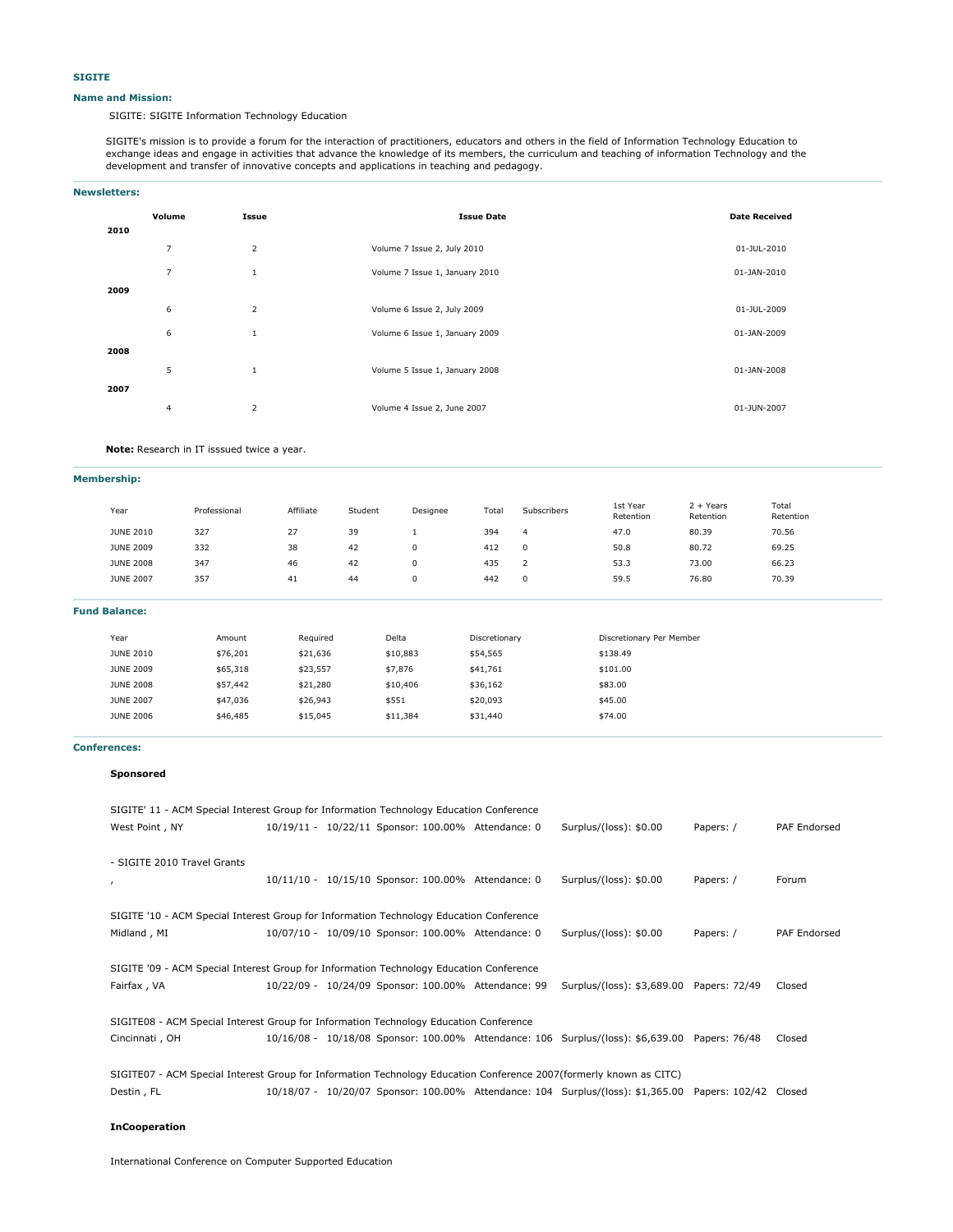| International Conference on Computer Supported Education<br>Valencia, Spain | 04/07/10 - 04/10/10 Sponsor: 0%<br>Papers: /<br>Attendance: 0<br>Surplus/(loss): \$0.00<br>Open |
|-----------------------------------------------------------------------------|-------------------------------------------------------------------------------------------------|
| <b>Officers:</b>                                                            |                                                                                                 |
| <b>SIG Chair</b>                                                            |                                                                                                 |
| $(01$ -Jul-09 - 30-Jun-12)                                                  | Mark Stockman<br>(Elected)                                                                      |
| <b>SIG Vice Chair</b>                                                       |                                                                                                 |
| (01-Jul-09 - 30-Jun-12)                                                     | (Elected)<br>Jim Leone                                                                          |
| <b>SIG Conference Approver</b>                                              |                                                                                                 |
| (01-Jul-09 - 30-Jun-12)                                                     | Mark Stockman<br>(Appointed)                                                                    |
| <b>SIG Secretary/Treasurer</b>                                              |                                                                                                 |
| (01-Jul-09 - 30-Jun-12)                                                     | Theresa Anne Steinbach (Elected)                                                                |
| <b>SIG Past Chair</b>                                                       |                                                                                                 |
| (01-Jul-09 - 30-Jun-12)                                                     | Dr Han Reichgelt<br>(Appointed)                                                                 |
| <b>SIG Chair</b>                                                            |                                                                                                 |
| (01-Jul-07 - 30-Jun-09)                                                     | Dr Han Reichgelt<br>(Elected)                                                                   |
| (01-Jul-05 - 30-Jun-07)                                                     | (Elected)<br>Dr Han Reichgelt                                                                   |
| (01-Jul-04 - 30-Jun-05)                                                     | (Extended)<br>Ms Edith A Lawson                                                                 |
| <b>SIG Vice Chair</b>                                                       |                                                                                                 |
| (01-Jul-07 - 30-Jun-09)                                                     | Mark Stockman<br>(Elected)                                                                      |
| (01-Jul-05 - 30-Jun-07)                                                     | John A. Mendonca (Elected)                                                                      |
| (01-Jul-04 - 30-Jun-05)                                                     | Dr. Susan E. Conners (Appointed)                                                                |
| <b>SIG Secretary/Treasurer</b>                                              |                                                                                                 |
| (01-Jul-07 - 30-Jun-09)                                                     | Dr. Rebecca Hudson Rutherfoord<br>(Elected)                                                     |
| (01-Jul-05 - 30-Jun-07)                                                     | Dr. Rebecca Hudson Rutherfoord<br>(Elected)                                                     |
| (01-Jul-04 - 30-Jun-05)                                                     | Cheryl L. Willis (Appointed)                                                                    |
| <b>SIG Vice Chair for Education</b>                                         |                                                                                                 |
| (01-Jul-04 - 30-Jun-05)                                                     | Reza Kamali (Appointed)                                                                         |
| <b>SIG Regional Representative</b>                                          |                                                                                                 |
| (01-Jul-04 - 30-Jun-05)                                                     | John A. Mendonca (Appointed)                                                                    |
| (01-Jul-04 - 30-Jun-05)<br>(01-Jul-04 - 30-Jun-05)                          | Jeff Stewart (Appointed)<br>Mr. Richard G. Helps<br>(Appointed)                                 |
|                                                                             |                                                                                                 |
| <b>SIG Past Chair</b>                                                       |                                                                                                 |
| (01-Jul-07 - 30-Jun-09)                                                     | (Appointed)<br>Ms Edith A Lawson                                                                |
| <b>NS Information Director</b>                                              |                                                                                                 |
| $(01$ -Jul-05 - 31-Dec-07)                                                  | Professor Gordon I Goodman (Appointed)                                                          |
| <b>SIG Immediate Past Chair</b>                                             |                                                                                                 |
| (01-Jul-05 - 30-Jun-07)                                                     | (Appointed)<br>Ms Edith A Lawson                                                                |
| <b>SIG Membership Liaison</b>                                               |                                                                                                 |
| (01-Jul-04 - 30-Jun-05)                                                     | Barry M. Lunt (Appointed)                                                                       |

# **NS Information Director**

(01-Jul-04 - 30-Jun-05) Professor Gordon I Goodman (Appointed)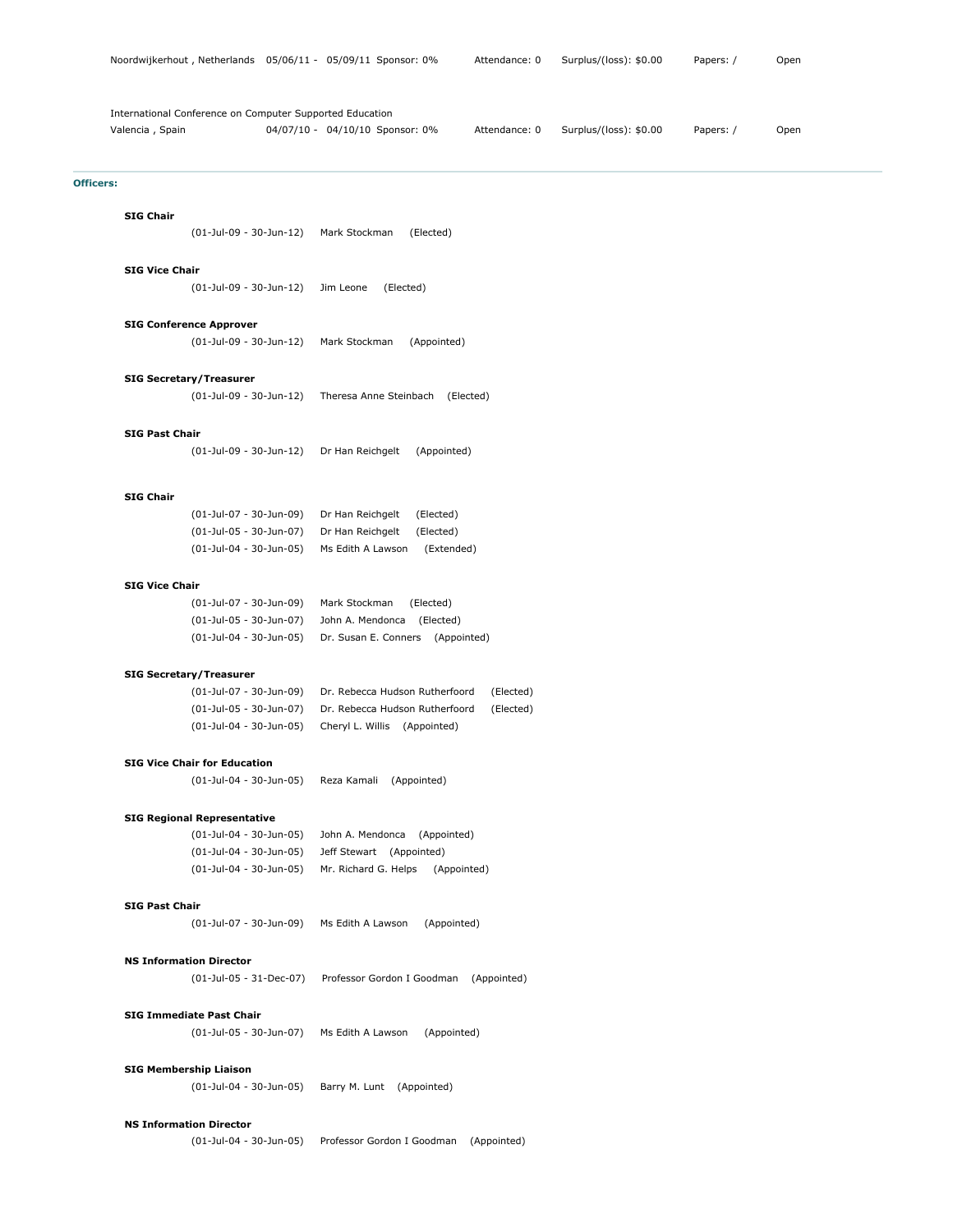### **International Representative**

# **Awards:**

# **Award Description**

There are currently no awards for this SIG.

# **Viability:**

| <b>Viability Report Date</b> | Result                   |
|------------------------------|--------------------------|
| October 30, 2006             | Found viable             |
| October 03, 2004             | Granted permanent status |

### **Annual Report Submission:**

| Year    | Response | Note |
|---------|----------|------|
| FY 2001 | N/A      |      |
| FY 2002 | N/A      |      |
| FY 2003 | N/A      |      |
| FY 2004 | Yes      |      |
| FY 2005 | Yes      |      |
| FY 2006 | Yes      |      |
| FY 2007 | Yes      |      |
| FY 2008 | Yes      |      |
| FY 2009 | Yes      |      |
| FY 2010 | Yes      |      |
|         |          |      |

### **SGB Meeting Attendance:**

| Year          | Response | Note |
|---------------|----------|------|
| OCT 99        | No       |      |
| <b>FEB 00</b> | No       |      |
| OCT 00        | No       |      |
| <b>MAR 01</b> | No       |      |
| <b>AUG 01</b> | No       |      |
| FEB 02        | No       |      |
| <b>SEP 02</b> | No       |      |
| <b>MAR 03</b> | No       |      |
| <b>SEP 03</b> | Yes      |      |
| <b>MAR 04</b> | Yes      |      |
| OCT 04        | Yes      |      |
| <b>MAR 05</b> | Yes      |      |
| <b>AUG 05</b> | Yes      |      |
| <b>FEB 06</b> | Yes      |      |
| OCT 06        | Yes      |      |
| <b>FEB 07</b> | Yes      |      |
| <b>JUL 07</b> | Yes      |      |
| FEB 08        | Yes      |      |
| <b>SEP 08</b> | Yes      |      |
| <b>MAR 09</b> | Yes      |      |
| OCT 09        | Yes      |      |
| <b>MAR 10</b> | Yes      |      |
|               |          |      |

# **Benefits:**

**2011**

# **Member Benefits provided to SIGITE Members:**

• The opportunity to be part of and participate in an active national and international community of information technology (IT) educators and researchers through various SIGITE initiatives, including but not limited to:

o IT model curriculum initiative – four and two year

o IT Research initiative

• Subscription to the bi-annual "Research in IT" which publishes peer-reviewed articles from the IT academic community

• Subscription to the monthly SIGITE news bulletin which consists of updates from the academic IT community, conference/events notices, and job postings

• Access to SIGITE community listservs for those interested in an ongoing discussion of IT education and research